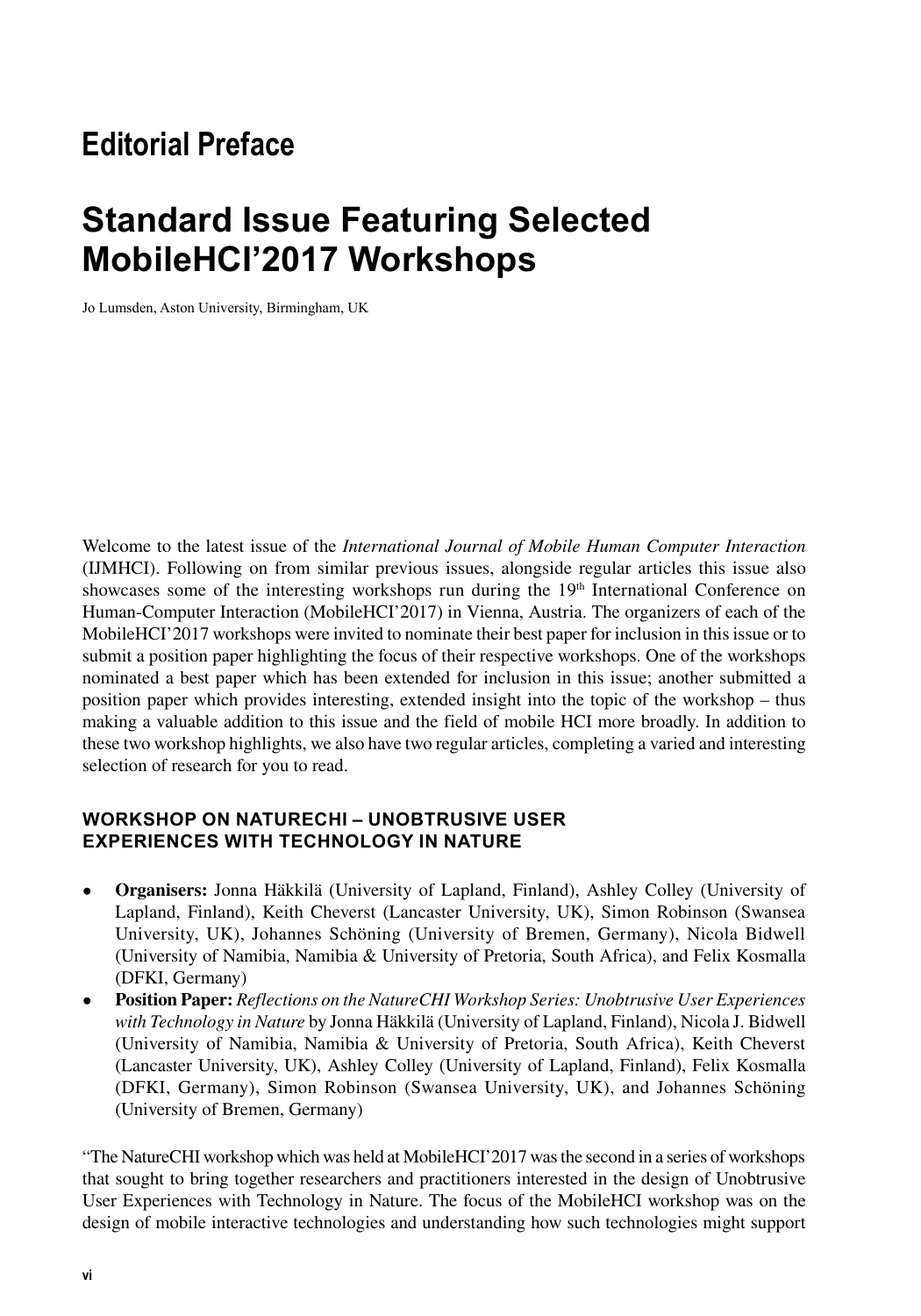an individual's engagement with nature rather than causing an unwelcome distraction. The workshop was organised by Jonna Häkkilä, Nicola Bidwell, Keith Cheverst, Ashley Colley, Felix Kosmalla, Simon Robinson and Johannes Schöning and included 14 paper presentations and two group design activities. All papers can be accessed from the workshop's web page at http://www.naturechi.net/". [Workshop Overview by Keith Cheverst (Lancaster University, UK)]. In their position paper, Häkkilä *et al.* introduce us to that research space and the workshop, outlining some of the interesting work presented in the 2017 workshop and setting out core future directions for this field of research.

#### **WORKSHOP ON OBJECT RECOGNITION FOR INPUT AND MOBILE INTERACTION**

- **Organisers:** Hui-Shyong Yeo (University of St Andrews, UK), Gierad Laput (Carnegie Mellon Univesity, USA), Nicholas Gillian (ATAP Google, USA), and Aaron Quigley (University of St Andrews, UK).
- **Best Paper:** *Non-Invasive Monitoring of Glucose Level Changes Utilizing a mm-Wave Radar System* by George Shaker (University of Waterloo, Canada & Research Institute for Aging, Canada), Karly Smith (University of Waterloo, Canada), Ala Eldin Omer (University of Waterloo, Canada), Shuo Liu (University of Waterloo, Canada), Clement Csech (Universite de Technologie de Compiegne, France), Udeshaya Wadhwa (University of Waterloo, Canada), Safieddin Safavi-Naeini (University of Waterloo, Canada), and Richard Hughson (University of Waterloo, Canada & Research Institute for Aging, Canada)

"Today, we are seeing an emergence of devices that incorporate sensing capabilities that go beyond the traditional suite of hardware (e.g., touch sensing or proximity). These devices offer a more finegrained level of contextual information, such as object recognition, and they often vary in their size, portability, and form factor. Despite this diversity, the manifestations of these new-generation sensing approaches will inevitably unlock many of the ubiquitous, tangible, mobile, and wearable computing ecosystems that promise to improve people's lives.

These systems are brought together by a variety of technologies, including computer vision, radar, acoustic sensing, fiducial tagging, and in general, IoT devices embedded with computational capabilities. Such systems open up a wide-range of application spaces and novel forms of interaction. For instance, object-based interactions offer rich, contextual information that can power a wide range of user-centric applications (e.g., factory line optimization and safety, automatic grocery checkout, new forms of tangible interactions). Where and how these interactions are applied also adds a new dimension to these applications. Although the last few years have seen an increasing amount of research in this area, knowledge about this subject remains under explored, fragmented, and cuts across a set of related but heterogeneous issues.

The purpose of this workshop was to bring together active and interested researchers in sensing techniques, particularly those that advance input and interaction using novel capabilities (e.g., object recognition and radar sensing) across a range of modalities (e.g., mobile devices or wearables). Traditionally, and as part of the MobileHCI'2017 program, the focus was on mobile computing but other themes such as wearable computing, ubiquitous computing and tangible interaction were welcomed.

During this one day workshop, we fostered a scholarly environment for sharing approaches and experiences to identify research and deployment challenges. In addition, we engaged in hands on sessions to envision the next generation of applications that rely on widely deployed sensor systems, paying close attention to not just one but an ecosystem of sensing and sensor systems.

The workshop was indeed a stimulating one. There were 3 keynote speakers, 7 paper presentations, an exciting and engaging demo and poster session, and two breakout/work-group sessions. There were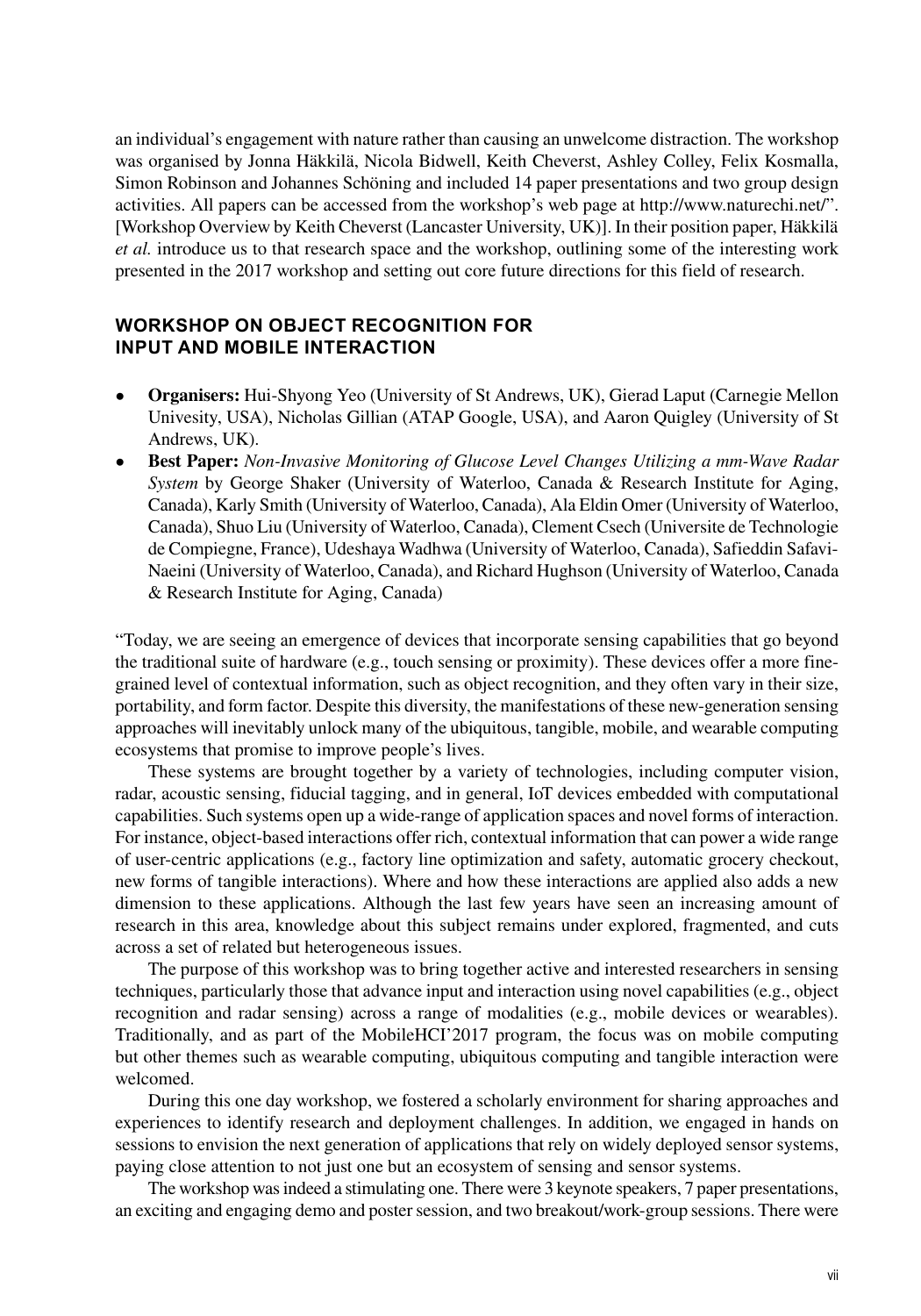over 20 participants from different parts of the world, including people from academia (ETH Zurich, Waterloo, Bristol, Newcastle, St Andrews, Oldenburg, etc.) and industry (Infineon, Vodafone, Google).

During the workshop we uncovered and considered many of the challenges with building the underlying system infrastructures for object recognition for mobile interaction. Questions we are left to ponder include: Where are the standards and operating system requirements going to emerge from?; Can vision, radar or acoustic sensing or tagging systems, which exist in multiple mobile and wearable elements, act in a coordinated manner to reliably determine object interaction?; Can the fusion of multiple sensing systems, each with inherent uncertainties, be employed in ways people can trust to realise new forms of contextual interaction?

At the end of the workshop, we created a poster summarizing our findings which we presented during the MobileHCI poster session (see Figure 1).

The best paper (*Non-Invasive Monitoring of Glucose Level Changes Utilizing a mm-Wave Radar System*) received among the highest scores from reviewers. This paper discusses recent experiments with the Google Soli sensor, specifically focusing on the gross detection of glucose levels within liquids. Ultimately, the paper aims to transform the Soli sensor into a stand-alone glucose monitoring system, which circumvents the need for invasive "pricking," among other hefty requirements. Reviewers were impressed by the potential contributions of this paper. If successful, it is something quite remarkable, especially since it highlights a clever appropriation of an accessible sensing technology. Moving forward, the paper should focus on honing down a set of targeted experiments, primarily tackling the overarching question of feasibility. The reason this was selected as the best paper was due to the concept and the planned studies which can be expanded upon in a full paper with more space for results. The work already shows great promise and we look forward to reading a full journal submission based off this short workshop paper." [Workshop Overview and Best Paper Introduction by Hui-Shyong Yeo (University of St Andrews, UK) and Aaron Quigley (University of St Andrews, UK)].

The first of the two regular articles in this issue is "*Factors Influencing Mobile Search Engine Users' Continuance Behavior Under the Context of Service Harm Crisis Event*" by Min Zhang, Guoqing Tang, and Yan Zhang. In this, the authors introduce us to the concept of 'product-harm crisis' – that being an occasional or well-known incident involving a product that is deemed deficient or dangerous for consumers – which they suggest is a relatively difficult management problem to solve. The authors extend the concept to the internet service arena, considering service-harm crises as occasional incidents which result in harm to users or which put them in danger. They note the popularity of mobile search engines (such as Google) as attractive options for advertising and targeted marketing and thus conclude that mobile search engines could result in service-harm crisis incidents as a result of incorrect or inaccurate online advertising information. Noting the lack of information available about continuance of use of mobile search engines in the context of service-harm crises, the authors analysed the factors influencing mobile search engine users' continuance behavior under such conditions. They claim that their research can "...not only help mobile search engine service providers prevent and handle business crises, but also provide other internet enterprises with practical and valuable […] suggestions on warning, intervention and remediation to reduce their users' loss…"

In the final article – "*Interactive Design of 3D Dynamic Gesture Based on SVM-LSTM Model*" – Tao Wang, Xiaolong Cai, Liping Wang and Haoye Tian recognize that innovation in methods for interacting with technology has led to a move to more "natural, efficient and intelligent" interaction techniques. They further recognize the ubiquity of visual hand gestures for supporting human interaction with technologies as a result of the realism and degrees of freedom of movement of such interaction, providing users with a more expansive, unencumbered interaction space. The authors present a Leap Motion-based SVM-LSTM hybrid model and system to support 3D dynamic gestural interaction. The authors assert that their method can automatically define the start and end of gestures,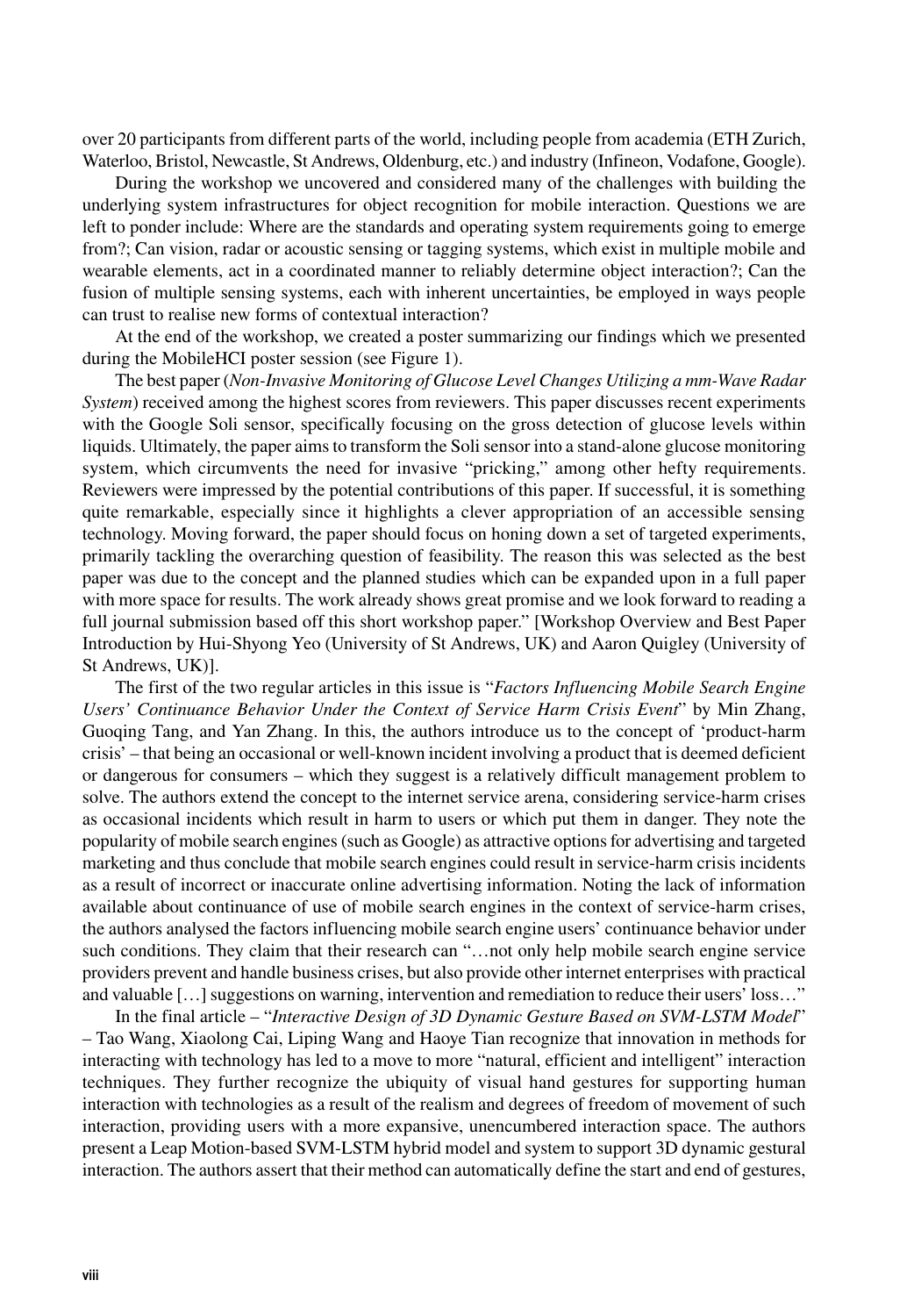# Workshop on Object Recognition for Input and Mobile Interaction<br>Organizers: Hui-Shyong Yeo, University of St Andrews, Gieral Laput, CMU, Nicholas Gillian, Google (ATAP) and Aaron Quigley, University of St Andrews<br>https://s

**Talks Keynote/Panel** Nick Gillian, Google ATP, USA<br>Mike Chen, National Taiwan University 1. Facilitating Object Detection and Recognition through Eye Gaze 2. AquaCat: Radar and Machine Learning for Fluid and Powder Identification Gierad Laput, CMU, USA 3. Pinpoint: Multi-Scale Gestural Interaction for AR Facilitating 4. Non-Invasive Glucose Monitoring utilizing Electromagnetic Waves 5. EyeLogging: Hybrid Eye Tracker Combining Deep Learning and Crowdsourcing Approaches 6. Machine learning for recognizing and controlling smart devices 7. EchoTube: Modular, Flexible and Multi-Point Pressure Sensors using Waveguided Ultrasound **GaüssToys** Sponsor **MOBILE H** Keynote/<br>Panel Demos/<br>Posters 3 Working Reporting/<br>Next Steps  $\Rightarrow$ ₿ D Ð ۰ groups **Group 1: GaussSense Group 2: Sensors Group** Others etism Knife Skills Humidity Smoke/Gas Chemical **HIIHII** Capacitive **Group 3: Gesture Recognition Group MEMS** GPS ñ Fusion **SALE!!!** 0% OF Rotting Calorie<br>Cookin  $\overline{\circ}$ ng Gr